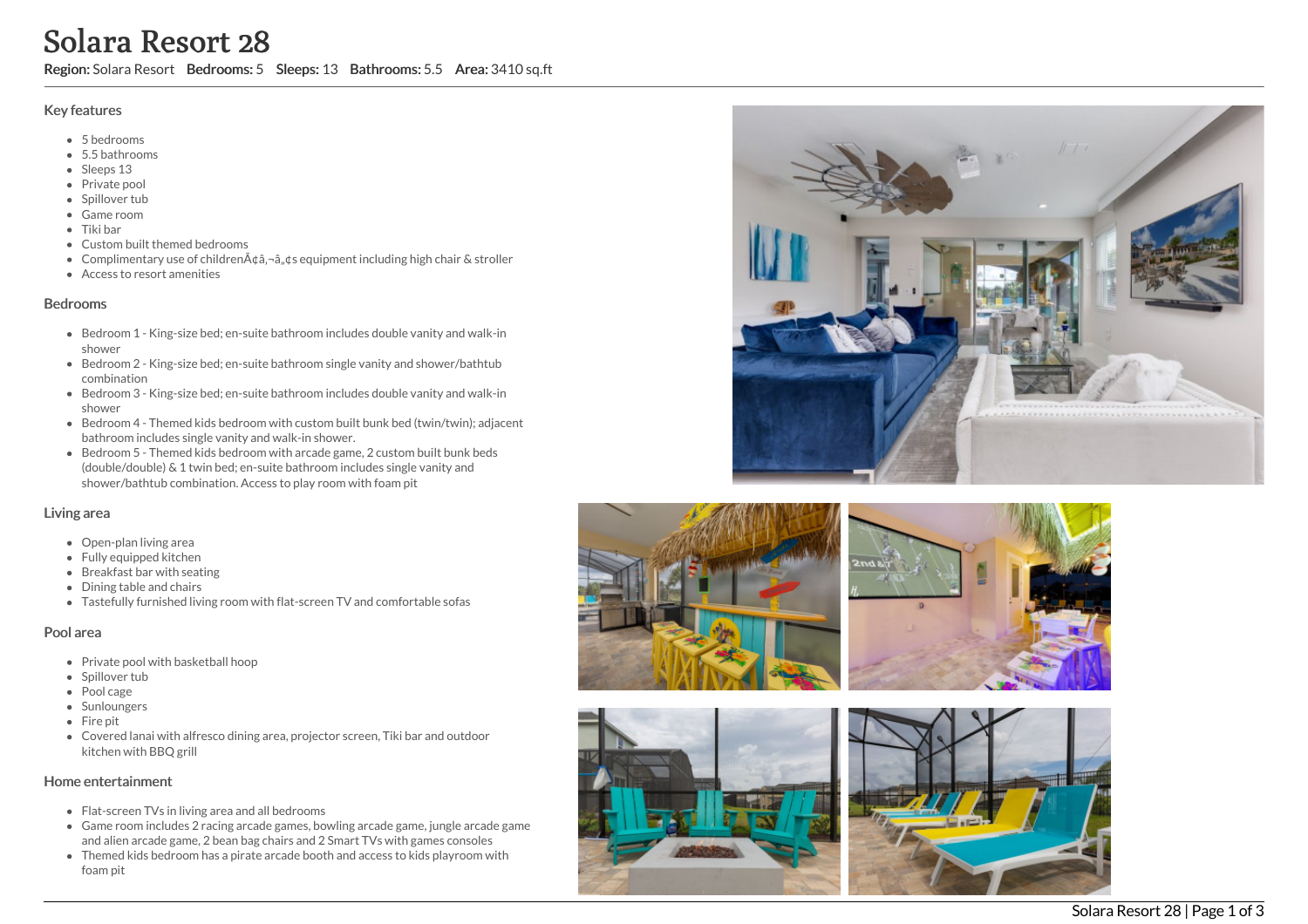#### General

- Air conditioning throughout
- Complimentary wifi
- Bedding and towels included
- Private parking

## Laundry room

- Washer and dryer
- $\bullet$  Iron and ironing board

# Children's equipment

- High chair (complimentary)
- Stroller (complimentary)
- Pack and play (complimentary)
- Crib (available for hire)

# Resort facilities

Located just 8 miles from Disney, Solara Resort is a brand new, exclusive resort offering guests a wide range of luxury amenities for an unforgettable holiday experience. Whether you choose to relax and unwind poolside in your own private cabana, enjoy a drink at the Tiki Bar or take a break at the Gelato cafe - Solara is the perfect place for relaxing under the Florida sun. At the centre of the resort you will find the Clubhouse, which features an extensive water complex with activities to suit the whole family. Kids can enjoy the splash pad and water slide but for the more adventurous, there is the FlowRider wave simulator with an expert team on site to teach you how to surf! Solara also benefits from a range of sporting facilities including a fitness center, sports courts, walking trails and a soccer field. When  $it\tilde{A}$  $\tilde{a}$ , $\tilde{a}$ , $\tilde{a}$ , $\tilde{a}$  finally time for a break, guests can relax in the the top quality restaurants, cafes and bars available to everyone.

# Places of interest

- Airport 31 miles
- Disney World 8 miles
- Seaworld 18 miles
- Universal Studios 23 miles
- Legoland 30 miles
- Beaches (Cocoa Beach) 79 miles